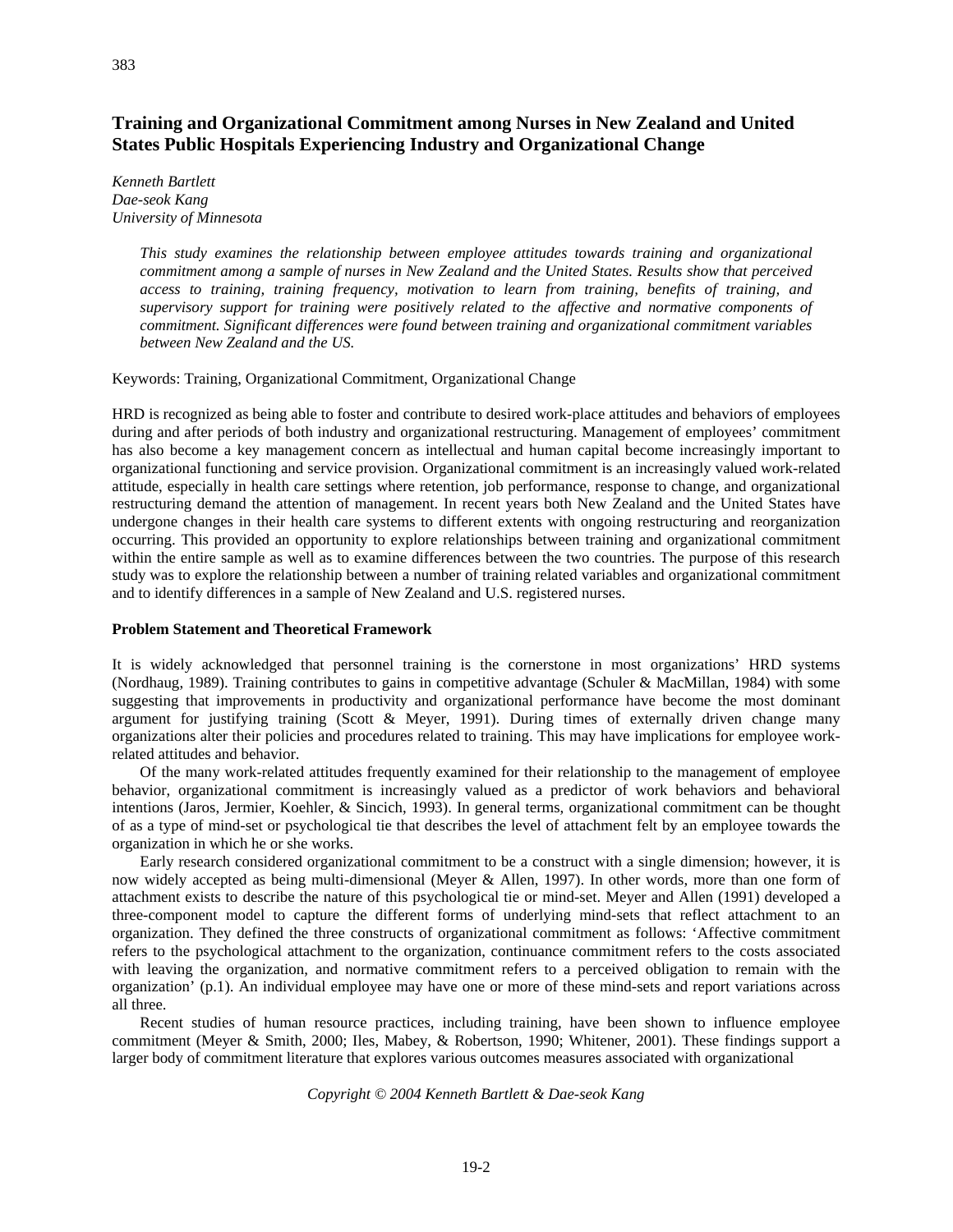commitment. In their review of commitment research Meyer and Herscovitch (2001) noted that accepted correlations exist between all three components of commitment and turnover, turnover intention, absenteeism, job performance, and organizational citizenship behaviors. A recent meta-analysis of the antecedents, correlates, and consequences of organizational commitment highlighted that the strongest and most established consequence investigated is the negative correlation between organizational commitment and turnover intention followed by the negative correlation with actual turnover (Meyer, Stanley, Herscovitch, & Topolnytsky, 2002). Affective, normative, and continuance commitment are negatively related to both turnover intention and actual turnover, although the relationship with actual turnover is not as strong as that with turnover intention. In both cases the affective form of commitment produces the strongest negative relationship followed by normative and continuance commitment. Affective commitment also correlates negatively with self-reported stress and work-family conflict. With other outcomes measures affective commitment again provides the strongest correlations with positive relationships found between coming to work on time, job effort, job performance, and extra-role performance or organizational citizenship behaviors (Leong, Randall, & Cote, 1994; Meyer et al., 2002; Randall, 1990).

During times of industry restructuring and organizational change when performance is carefully monitored the importance of organizational commitment is perhaps most strongly emphasized. Furthermore, during these times absenteeism and turnover can be particularly disruptive for continued change efforts and can negatively affect the attitudes of other employees. A recent study of the effects of organizational change on employee commitment among bank staff in the United Kingdom and the Republic of Ireland highlighted the resulting reduced levels of affective commitment following both structural and cultural change (Bennett & Durkin, 2000). In a study of hospital restructuring Burke and Greenglass (2001) found that nurses in Canada who reported greater workloads and perceived future threats in the workplace from restructuring also reported greater work-family conflict and lower levels of job satisfaction. Low levels of organizational commitment have been found to influence burnout in hospital employees (Kalliath, O'Driscoll, & Gillespie, 1998). However, potential cross-national differences in attitudes towards training and organizational commitment resulting from organizational and industry driven change are yet to be explored. This study addresses this research need.

#### **Research Questions**

The two over arching questions for this research were; *Do relationships exist between perceived access to training, training frequency, motivation to learning from training, benefits of training, supervisory support for training, and organizational commitment?* And, *do significant differences exist between New Zealand and the United States in perceptions of access to training, training frequency, motivation to learning from training, benefits of training, supervisory support for training, and organizational commitment?* To explore these questions five research hypotheses were tested.

The relationships between perceived access to training, training frequency, and organizational commitment has only recently attracted research attention. A recently published qualitative study found that nursing staff believed that opportunities for learning were more important in explaining individual levels of organizational commitment than monetary benefits, job satisfaction, relationship with co-workers, or job security (McNeese-Smith, 2001). Furthermore, perceptions of access to training opportunities and self-report rates of training participation were both found to be positively related to all three forms of organizational commitment (Bartlett, 2001). However, the current study setting of nurses from hospitals outside of major metropolitan areas suggests that a different result could be expected, especially in relation to the continuance form of commitment. More specifically, we believe that. in nonmetropolitan areas nurses are likely to have fewer opportunities for employment compared to those in large cities with many hospitals. Consequently, the form of commitment based on attachment driven by the perceived high costs of lost income, time, effort, and stress of leaving the job suggests that continuance commitment may relate in a different way to the affective and normative components.

 Hypothesis 1a. *There will be a positive relationship between perceived access to training, training frequency, and affective organizational commitment.* 

 Hypothesis 1b. *There will be a negative relationship between perceived access to training, training frequency, and continuance organizational commitment.* 

 Hypothesis 1c. *There will be a positive relationship between perceived access to training, training frequency, and normative organizational commitment.* 

Motivation to learn is a key variable linked to actual participation in training (Tharenou, 2001). It is noted that as HRD becomes increasingly vital for organizations it is equally essential that employees who participate in development activities see their participation as rewarding (Nordhaug, 1989). It is likely that employees with a strong affective attachment to their organization will recognize the need for on-going participation in training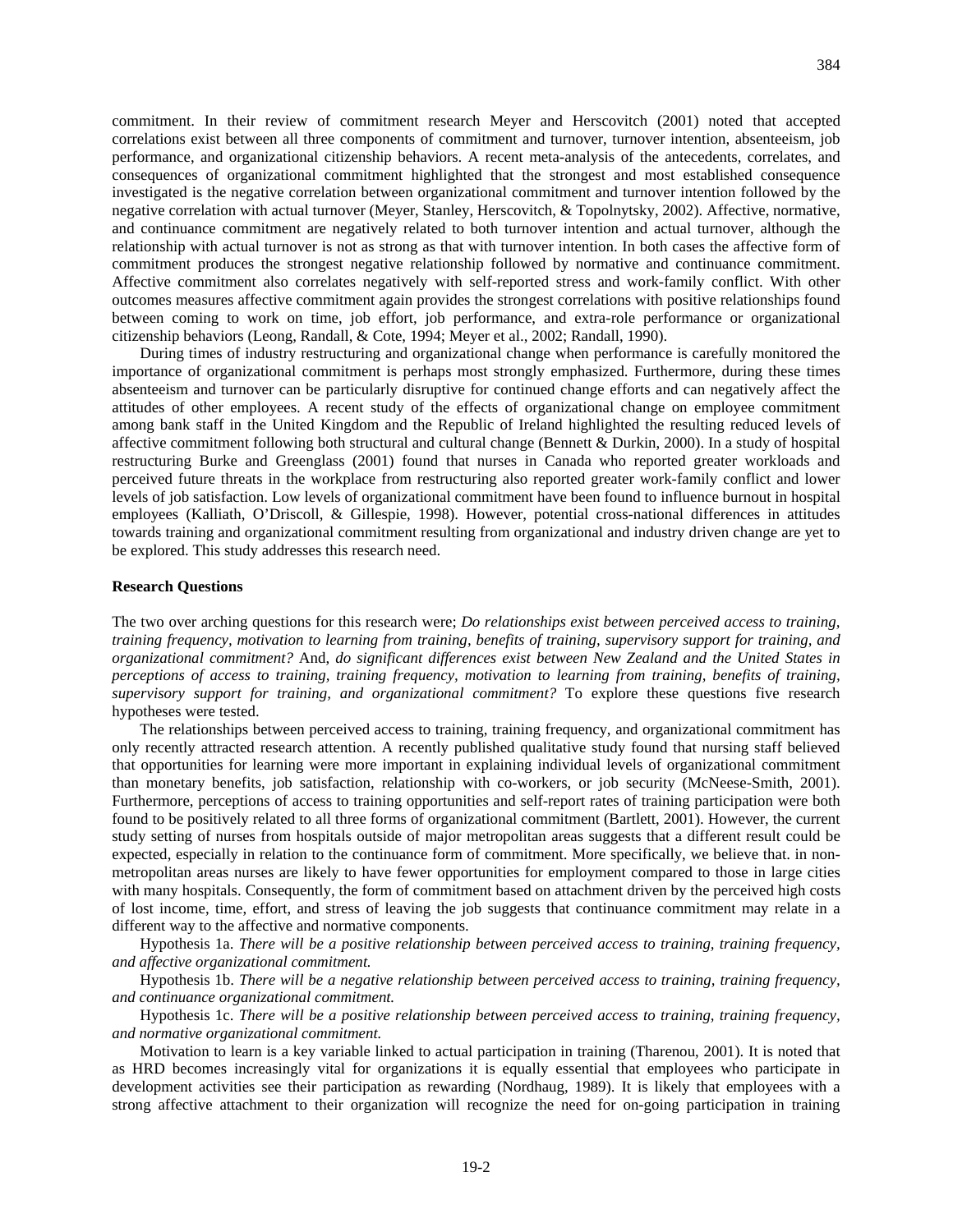activities to enhance their skills, knowledge, and abilities in the achievement of organizational goals. Therefore, we would expect a positive relationship between motivation to learn from training and affective commitment. Continuance commitment describes an attachment based on recognition of the cost associated with leaving. An employee who is high in this form of commitment is perhaps a reluctant learner and a less than enthusiastic training participant and, therefore, may be characterized with lower levels of motivation to learn. An employee with high normative commitment is bound to the organization with a sense of obligation to remain. This sense of obligation may also create an awareness of the need for on going training, which may result in higher levels of motivation to learn. We therefore predict a positive relationship between motivation to learn from training and the normative form of commitment.

 Hypothesis 2. *There will be a positive relationship between motivation to learn from training and affective and normative commitment, and a negative relationship with continuance commitment.* 

Employees who believe that positive outcomes result from participation in training and development events have been found to be more motivated to seek opportunities for training (Dubin, 1990; Tharenou, 2001). Nordhaug (1989) identified three different types of reward functions or benefits that employees obtain from participation in training: job, career, and personal related benefits. Job related benefits reflect individuals' perception that training will allow a performance improvement in their current position, whereas, career related benefits will likely assist in the development of skills for a future job. Personal related benefits of training reflect psychological, political, and social outcomes that may or may not be related to the work setting. Because continuance commitment reflects attachment based on the perceived high costs of leaving we would anticipate a negative relationship with all three types of training benefits. In contrast, we would predict that all three categories of perceived training benefits would be positively related to the forms of affective and normative forms of commitment as they represent attachment based on emotional ties and personal values.

*Hypothesis 3. There will be a positive relationship between perceived job, career, and personal benefits of training and both the affective and normative forms of organizational commitment and a negative relationship with continuance commitment.* 

Support for training from an employee's supervisor and senior staff members influences decisions to participate in training and development activities (Kozlowski & Hults, 1987; Noe & Wilk, 1993). A recent meta-analysis of training motivation places manager support for participation in training as a key situational characteristic influencing individual behavior towards training (Colquitt, LePine, & Noe, 2000). Birdi, Allan, and Warr (1997) found that managerial support was related to increased on-the-job learning, increased development, and increased career planning. Given these findings we believe that social support from senior staff and supervisors towards training participation is also likely to be related to employee perceptions of training access. Furthermore, supervisor support for training is also thought to relate to feelings of attachment to the employing organization in that employees may feel more attached to the organization if they are receiving support for training from their supervisors. In this situation employees may view training as a means to improve job performance and future career opportunities. Therefore, employees who receive support for training were thought to be more committed, hence hypothesis 4a and 4b propose:

 Hypothesis 4a. *There will be a positive relationship between supervisory support for training, and perceived access to training.*

 Hypothesis 4b. *There will be a positive relationship between supervisory support for training, and all three forms of organizational commitment*.

Given the magnitude of recent changes in the public healthcare system in New Zealand we anticipated that significant differences between perceived access to training, training frequency, training motivation, benefits of training, supervisory support for training, and organizational commitment would be found between the two countries. As noted above, the radical changes in New Zealand's national healthcare policy have brought many impacts to individual hospital boards forced to focus on cost reduction efforts. Kearns and Joseph (1997) noted that the affects of health-care restructuring have been more severe in New Zealand's rural communities. Despite recommendations to the contrary it appears that New Zealand healthcare administrators are viewing human resources as an area for cost reduction (Ashton, 2000). This would appear to suggest that individual hospital boards maybe viewing training and development activities as a cost rather than as an investment.

While reports of the impacts of healthcare restructuring at both the national policy level and at individual hospitals result in a temptation to predict that New Zealand would have lower scores on our training and commitment variables, there is insufficient research evidence to develop such a claim. Therefore, given the exploratory nature of this study we confine our hypothesis to a non-directional examination to determine whether significant differences in training and organizational commitment levels exist between the two countries.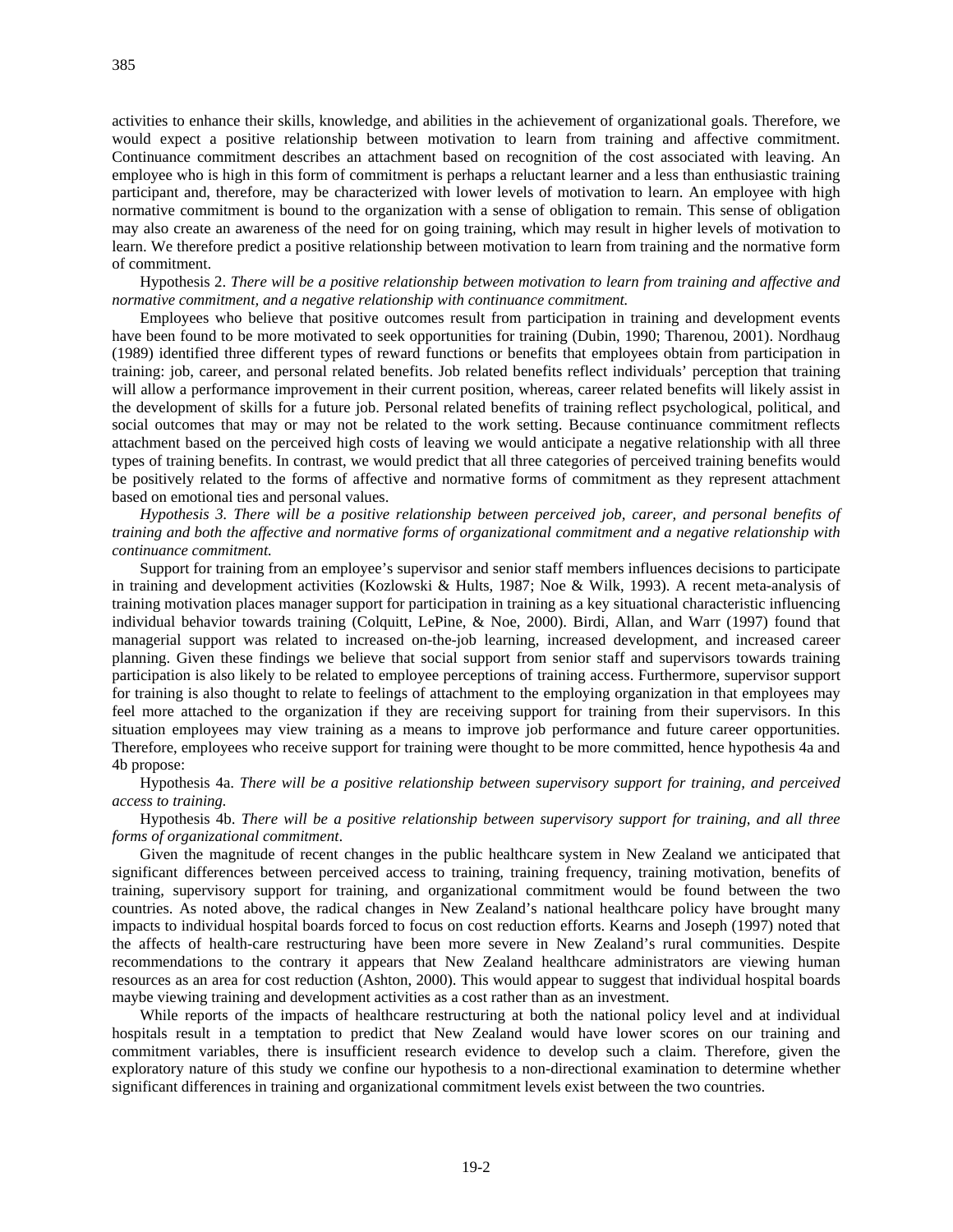Hypothesis 5. *Significant differences will be found between New Zealand and the United States in perceived access to training, training frequency, motivation to learn from training, perceived benefits of training, supervisory support for training, and all three forms of organizational commitment.* 

# **Method**

This section reports on the sample, procedures, variables, and data analysis used in this study. *Sample*

The population for this study was registered nurses (RNs) employed in public hospitals in New Zealand and the United States. Three public hospitals located outside of large metropolitan areas were selected from the *State Directory of Public Hospitals* in one mid-western U.S. state. Then one similar sized public hospital was selected from the North Island of New Zealand. The four hospitals are somewhat similar in that they are located away from large metropolitan areas with each located in a small city or large town serving both the local population and surrounding rural districts. The smallest hospital was a 40-bed facility serving a population of 15,000 staffed by 70 full-time nurses and the largest a 140-bed facility serving a population of 45,000 staffed by 158 full-time nurses. *Procedures* 

 A self-administered written questionnaire was used to collect individual-level data on the relationship between our training related variables and organizational commitment. The survey was developed and pilot tested in the same US state in which the data were collected with assistance of a group of four HRD trainers/educators with nursing backgrounds. The instrument was also examined by the head nurse and a training manager at the New Zealand hospital used for data collection. Surveys were distributed to all full-time nurses at each hospital (a total of 543 RNs) through the internal mail system with responses returned directly to the lead researcher. A single follow-up was done approximately two-weeks after initial delivery. The initial distribution and the follow-up resulted in a total of 198 completed and useable surveys representing 117 from the three US hospitals and 81 surveys from New Zealand (30% response rate from US; 51% New Zealand; 36% overall). As could be expected from a female-dominated profession, the majority (94%) of respondents were women.

#### *Variables*

The variables under investigation were divided into two broad categories related to training and organizational commitment. Training was divided into five operational variables to assess perceived access to training, training frequency, motivation to learn from training, perceived benefits resulting from training, and supervisory support for training. Perceived access to training was measured with a three-item scale used in a previous study of organizational commitment and training (Bartlett, 2001). Coefficient alpha was .77. Training frequency was measured using three items to assess the number of different types of training events employees had participated in during the past twelve months. These items, developed by Tharenou and Conroy (1994), should be thought of as three discrete questions to determine frequency of participation rather than as a scale. A sum of these questions produces a total number of training events participated in during the past year. Motivation to learn from training was measured using the 11-item motivation to learn from training scale developed by Noe and Schmitt (1986). Coefficient alpha was .85. Benefits resulting from training were measured with the 14-item perceived benefits of training scale (Noe & Wilk, 1993). Alpha coefficient was .80. This scale is an adaptation of Nordhaug's (1989) scale composed of three sub scales to measure, job, career, and personal related benefits. The reliability coefficients of these three subscales were .76 for job related benefits, .68 for career related, and .62 for personal related benefits of training. Finally, supervisory support for training was measured using the 16-item senior staff support for training sub scale from the Noe and Wilk (1993) perceived support for training instrument. Coefficient alpha was .96. The Affective, Continuance, and Normative Commitment Scales (ACNCS) of Allen and Meyer (1990) were used to measure organizational commitment ( $\alpha = .86, .79, .89$  respectively).

# *Data Analysis*

There were very few instances of missing data (less than 4% missing for any single item). Data analysis employed bivriate correlations to explore hypotheses 1-4. Possible differences between RNs in New Zealand and the United States were explored using t-tests for mean differences.

#### **Results**

Table 1 presents the mean scores, standard deviations, and correlations for the variables under investigation. Hypothesis 1 explored relationships between access to training, training frequency, and the three forms of organizational commitment. Access to training produced a positive and significant relationship with the affective and normative forms of commitment. Training participation based on frequency was also found to be positively and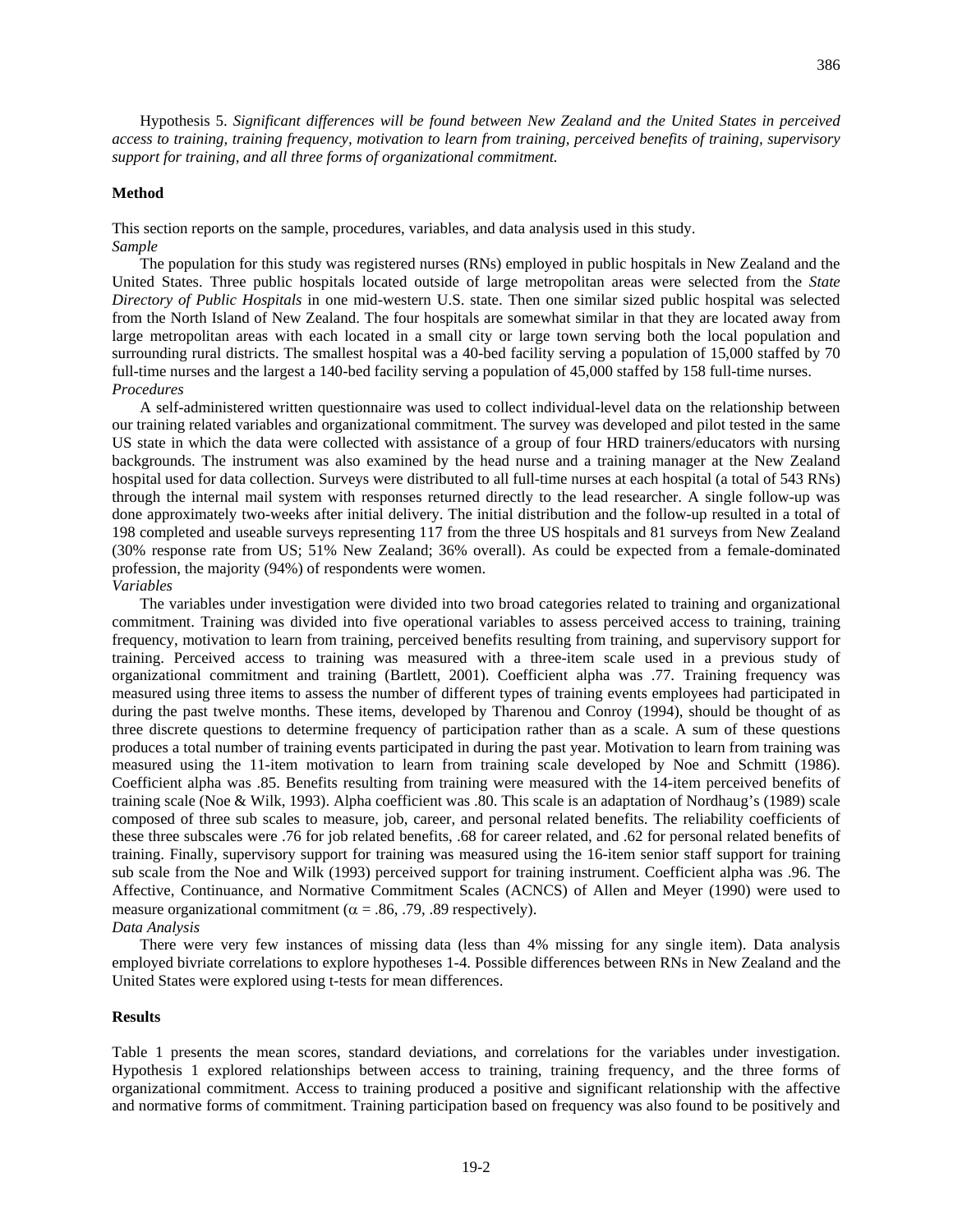significantly related to affective and normative commitment. All predictions in hypotheses 1a and 1c were supported. Hypothesis 1b predicted a negative correlation between both access to training and training frequency and continuance commitment. The result in terms of access to training was not supported  $(r = .02 \text{ n.s.})$  whereas the predicted negative relationship between training frequency and continuance commitment produced a negative but non-significant relationship  $(r = -.09)$ .

|                                          | Mean                 | SD.  | $\alpha$ |          | 2       | 3       | 4       | 5        | 6        |         | 8       | 9                 | 10 | -11 |
|------------------------------------------|----------------------|------|----------|----------|---------|---------|---------|----------|----------|---------|---------|-------------------|----|-----|
| 1. Access to training                    | 4.08                 | 1.49 | .77      |          |         |         |         |          |          |         |         |                   |    |     |
| 2. Training frequency                    | 2.57                 | 1.85 |          | 39***    |         |         |         |          |          |         |         |                   |    |     |
| 3. Motivation to learn from training     | 3.98                 | .41  | .85      | $.21**$  | .11     |         |         |          |          |         |         |                   |    |     |
| 4. Perceived benefits of training        | 3.60                 | .48  | .80      | $.24***$ | .13     | $.55**$ |         |          |          |         |         |                   |    |     |
| 5. Job related benefits of training      | 2.79                 | .80  | .76      | $.22**$  | .07     | .14     | $.63**$ |          |          |         |         |                   |    |     |
| 6. Career related benefits of training   | 3.52                 | .63  | .68      | $.30**$  | $.15*$  | $.55**$ | $.80**$ | $.36**$  |          |         |         |                   |    |     |
| 7. Personal related benefits of training | 4.14                 | .52  | .62      | $.25**$  | .13     | $.60**$ | $.78**$ | $.21**$  | $.651**$ |         |         |                   |    |     |
| 8. Supervisory support for training      | 3.52                 | .91  | .96      | $.50**$  | $.18*$  | $.10\,$ | $.20**$ | $.14*$   | $.23**$  | $.18*$  |         |                   |    |     |
| 9. Total organizational commitment       | 2.93                 | .48  |          | $.30**$  | $-.02$  | .01     | $.10\,$ | $.31**$  | .04      | $-.02$  | $.32**$ |                   |    |     |
| 10. Affective commitment                 | 3.23                 | 1.01 | .86      | $.54***$ | $.24**$ | $.20**$ | $.18*$  | $.16*$   | $.23**$  | $.22**$ | $.47**$ | $.38**$           |    |     |
| 11. Continuance commitment               | 3.06                 | .89  | .79      | .02      | $-0.09$ | $-.13$  | $-.05$  | $.18*$   | $-.11$   | $-.13$  | .13     | $.82**.10$        |    |     |
| 12. Normative commitment                 | 2.84                 | 1.04 | .89      | $.53**$  | $.19*$  | $.20**$ | $.22**$ | $.26***$ | $.25***$ | $.16*$  | $.44**$ | $.60***76***20**$ |    |     |
| ----                                     | $\sim$ $\sim$ $\sim$ |      |          |          |         |         |         |          |          |         |         |                   |    |     |

Note: \*p < .05, \*\*p < .01, \*\*\*p < .001

Hypothesis 2 examined the relationship between motivation to learn from training and organizational commitment. As predicted, we found a positive and significant relationship between motivation to learn from training and the both the affective and normative forms of commitment  $(r = .20, p < .01$  for both relationships). The predicted negative relationship with continuance commitment was non-significant  $(r = -.13)$ . This partially supports our hypothesis that motivation to learn from training is related to commitment; however, the ordering and magnitude of this relationship in explaining organizational commitment requires further analysis.

The relationships between job, career, and personal related benefits from training, and affective commitment were positive and significant, as predicted in hypothesis 3. In other words, those employees who believe that training participation brings rewards or benefits to their job, career, or personal life are more likely to report higher levels of the affective form of organizational commitment. Likewise, a positive and significant relationship was found between job, career, and personal related benefits of training with normative commitment. Hypothesis 3 also predicted a negative relationship between the three types of training benefits and continuance commitment. Negative but non-significant relationships between career and personal related benefits of training and continuance commitment were found. However, a positive and significant relationship ( $r = .18$ ,  $p < .05$ ) between job related benefits and continuance commitment was found. Additional research on training benefits and organizational commitment would help in understanding this finding.

The relationship between supervisory support for training and access to training was moderately strong and significant ( $r = .50$ ,  $p < .01$ ) supporting hypothesis 4a. Hypothesis 4b predicted a positive relationship between supervisory for training and all thee forms of organizational commitment. This was supported but only the relationships with the affective  $(r = .47, p < .01)$  and normative  $(r = .44, p < .01)$  forms of commitment were significant. Our final hypothesis considered possible differences between RNs in New Zealand the in United States. As shown in Table 3, many significant differences were found between the New Zealand and U.S. samples in mean scores for our training and commitment variables. New Zealand nurses reported lower mean scores compared to the U.S. nurses on all variables with 10 of the 12 comparisons producing a significant difference. A high level of significance in the difference between mean score for the following variables was found; perceived access to training, training frequency, supervisory support for training, as well as the affective and normative forms of organizational commitment.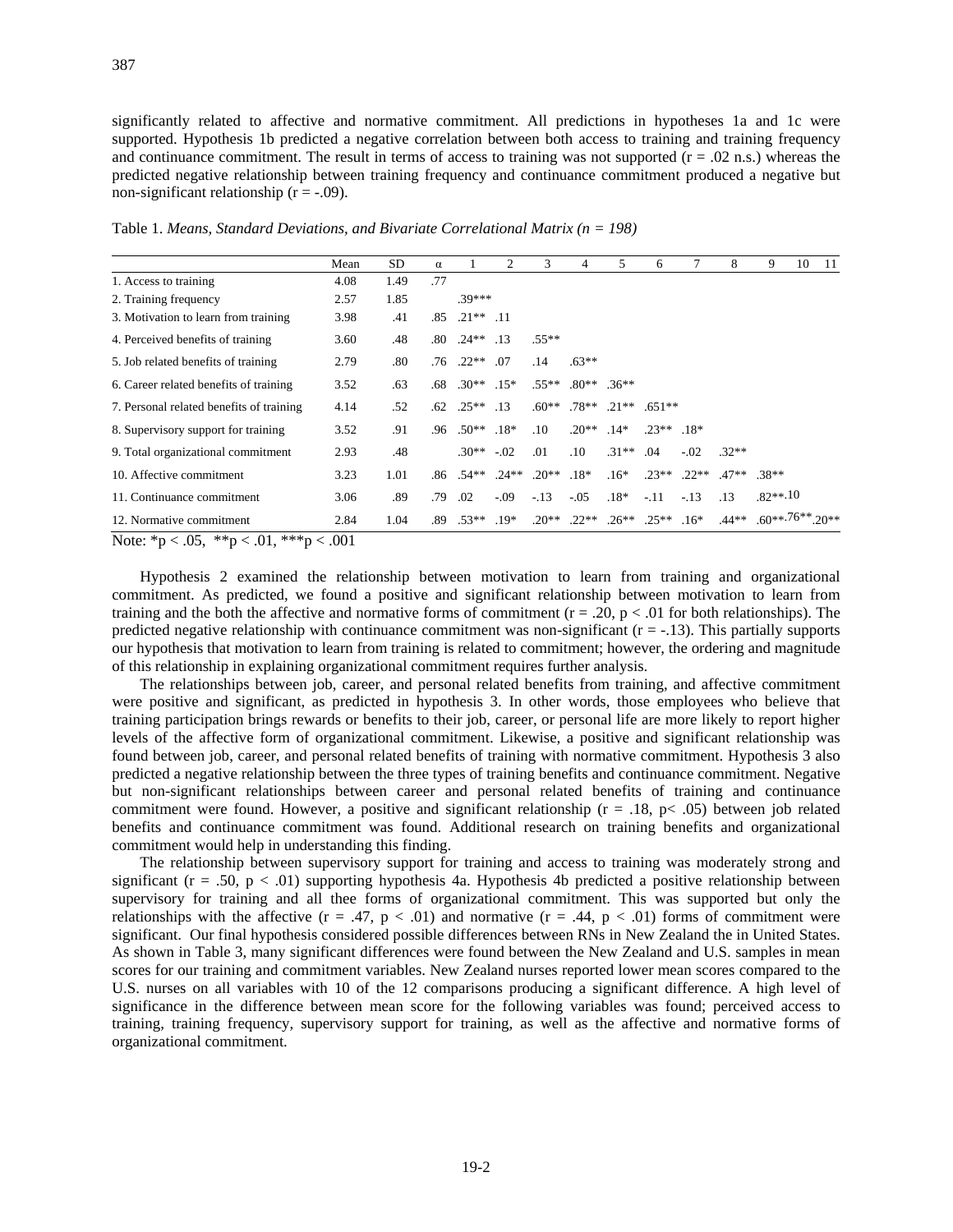| Variable                                 | U.S.<br>$n = 117$ | New Zealand<br>$n = 81$ | t statistic | Level of Significance |  |  |
|------------------------------------------|-------------------|-------------------------|-------------|-----------------------|--|--|
|                                          | Mean              | Mean                    |             |                       |  |  |
| Access to training                       | 4.7               | 3.2                     | $-7.33$     | $.000***$             |  |  |
| Training frequency                       | 3.0               | 2.0                     | $-3.95$     | $.000***$             |  |  |
| Motivation to learn from training        | 4.0               | 3.9                     | $-2.44$     | $.016*$               |  |  |
| Perceived benefits of training           | 3.7               | 3.5                     | $-2.19$     | $.030*$               |  |  |
| Job related benefits<br>of training      | 2.9               | 2.6                     | $-2.39$     | $.018*$               |  |  |
| Career related benefits<br>of training   | 3.6               | 3.4                     | $-2.31$     | $.022*$               |  |  |
| Personal related benefits<br>of training | 4.2               | 4.1                     | $-1.70$     | .090                  |  |  |
| Supervisory support for training         | 3.7               | 3.2                     | $-4.00$     | $.000***$             |  |  |
| Total organizational commitment          | 3.1               | 2.8                     | $-4.39$     | $.000***$             |  |  |
| Affective commitment                     | 3.7               | 2.5                     | $-10.47$    | $.000***$             |  |  |
| Continuance commitment                   | 3.1               | 3.0                     | $-.48$      | .633                  |  |  |
| Normative commitment                     | 3.6               | 2.1                     | $-10.37$    | $.000***$             |  |  |

Table 2. *T-test Results for Differences between New Zealand and U.S.* 

Note:  ${}^*p < .05$ ,  ${}^*p < .01$ ,  ${}^*{}^*p < .001$ 

### **Conclusions and Recommendations**

This study examined relationships between employee attitudes related to training and feelings of organizational commitment, and compared theses variables in a sample of nurses from New Zealand and the United States. The following conclusions can be made based on the results of this study. First, the affective and normative components of organizational commitment are related to participation in training with perceived access to training producing a stronger relationship than self-report measures of training frequency. Second, the affective and normative components organizational commitment is also related to motivation to learn from training, perceived benefits of training, and perceived supervisory support for training. This suggests a need for organizations to have supervisors and managers be active supporters of training. Third, a number of significant differences in the attitudes towards training and the level of commitment were found between the New Zealand and U.S. samples. A number of potential explanations could be offered for this cross-national difference. While differences in culture, formal educational pathways, hospital management structures, and so on no doubt play a role we also belief that the lower scores from the New Zealand nurses may highlight their frustration and concern following the reorganization of the nations public health care system. The findings potentially support statements that attribute the general low morale of New Zealand nurses compared to those in other industrialized nations as resulting from the past two decades of major health care reform efforts (Coney, 1996). While not suggesting that the industry and organizational changes in New Zealand hospitals by themselves explain the significantly lower scores related to many training and commitment variables, these findings do point toward the need for additional research to determine potential cultural, organizational, and individual level constructs that may offer further insight.

The implications of the findings from this study apply to both managers and administrators in the health-care field as well as to trainers, HRD practitioners, and researchers. Given that well-established relationships are known between organizational commitment and outcomes that influence performance, such as low absenteeism, reduced turnover, and increased levels of organizational citizenship behaviors (Meyer, Stanley, Herscovitch, & Topolnytsky, 2002), managers could adopt a view towards training that recognizes its relationship to organizational commitment. Health-care managers could perhaps acknowledge that key performance related indicators such as patient welfare, employee stress levels, and turnover are potentially connected to the relationship between attitudes towards training and organizational commitment. However, while managers should not focus solely on organizational commitment, it is important to recognize how management practices, employee responses to change, and additional stress brought on by industry-wide restructuring may impact the type and strength of commitment and consequent behaviors. This is especially true for examining retention, which has long been an issue of concern. A number of the variables investigated in this study can be influenced by supervisors and managers. For example, employee perceptions of training benefits can be enhanced by communication from supervisors and training providers. This could also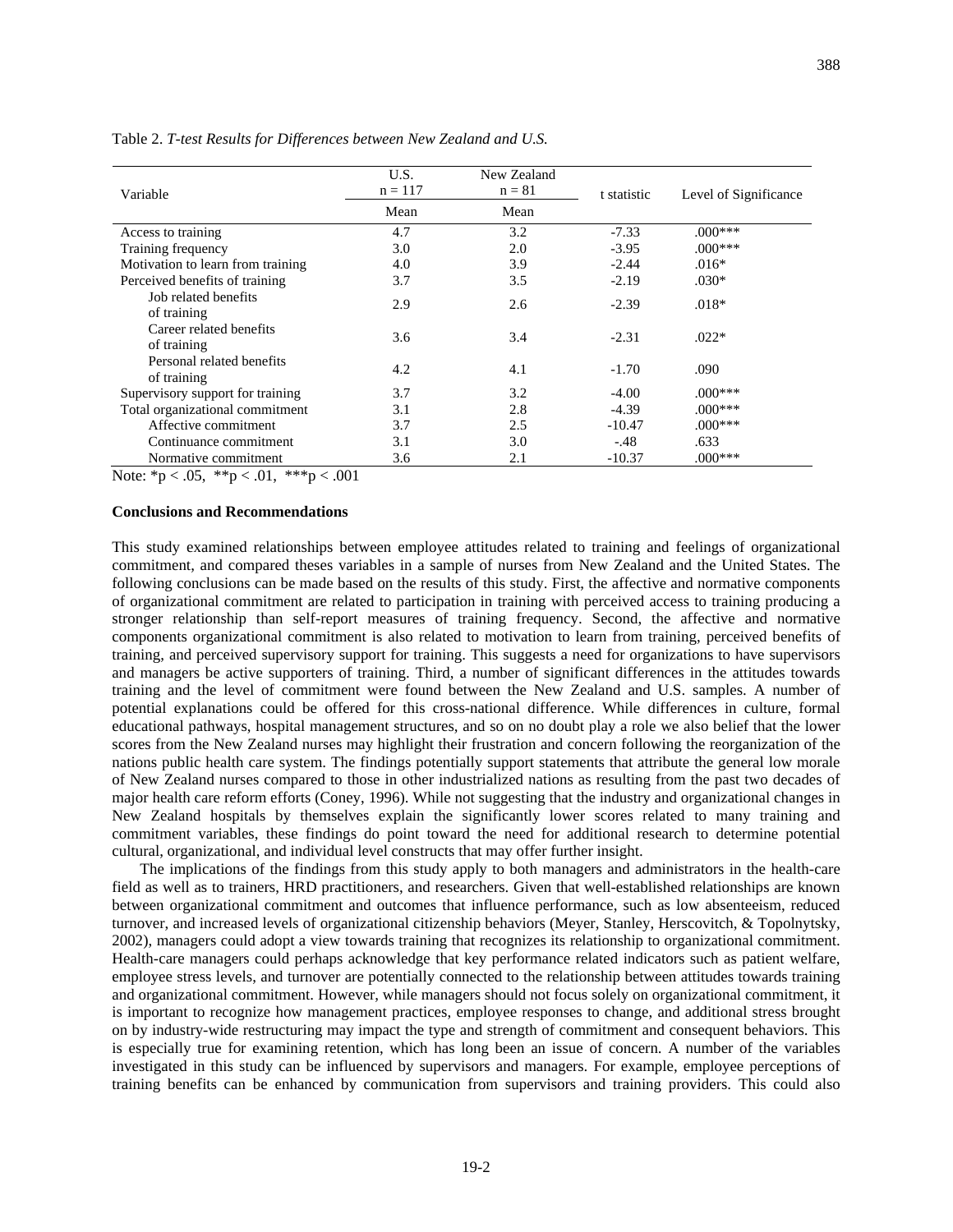potentially contribute to positive perceptions of access to training, as shown by the positive relationships between access and benefits in this study, and encourage additional research into training results.

The findings related to the three separate constructs of organizational commitment examined in this study support a growing body of literature that indicates that employee attachment is multi-faceted. This has practical implications as different management actions related to training and development may have different impacts on affective, normative, and continuance commitment. However, as is supported in existing studies, the affective form of commitment appears to be the focus of most management interest. Recent research has suggested that public personnel administrators increasingly recognize the need to increase affective organizational commitment among public sector employees (Nyhan, 1999). Such recognition among health care administrators may also benefit the public health care field.

Researchers continue to explore which variables are related to and influence organizational commitment. This is resulting in increasingly complex models to understand the nature of organizational commitment and the variety of antecedent and consequent variables. To date, HRD researchers have not played a major role in this line of inquiry despite the potential to make major contributions. As employment practices shift to support management that fosters organizational commitment rather than management by control, additional studies are needed to determine whether changes are actually occurring in the type and strength of employees' feelings of attachment. Such studies are needed, particularly in settings experiencing significant industry and organizational change.

## **References**

- Allen, N. J., & Meyer, J. P. (1990). The measurement and antecedents of affective, continuance, and normative commitment to the organization. *Journal of Occupational Psychology*, *63*, 1-18.
- Ashton, T. (2000). New Zealand: Long-term care in a decade of change. *Health Affairs, 19*(3), 72-85.
- Bartlett, K. R. (2001). The relationship between training and organizational commitment: A study in the health care field. *Human Resource Development Quarterly, 12*(4), 335-361
- Bennett, H., & Durkin, M. (2000). The effects of organizational change on employee psychological attachment: An exploratory study. *Journal of Managerial Psychology, 15*(2), 126-147.
- Birdi, K., Allen, C., & Warr, P. (1997). Correlates of perceived outcomes of four types of employee development activity. *Journal of Applied Psychology 82*, 854-857.
- Burke, R. J., & Greenglass, E. R. (2001). Hospital restructuring stressors, work-family concerns and psychological well being among nursing staff. *Community, Work & Family, 4*(1), 49-62.
- Colquitt, J. A., LePine, J. A., & Noe, R. A. (2000). Toward an integrative theory of training motivation: a metaanalysis of 20 years of research. *Journal of Applied Psychology, 85*(5), 678-707.
- Coney, S. (1996). Relentless unraveling of New Zealand's health-care system. *The Lancet 347*(9018), 1825.
- Dubin, S. S. (1990). Maintaining competence through updating. In S. S. Dubin (Eds.), *Maintaining professional competence* (pp. 9-45). San Francisco, CA: Jossey-Bass.
- Iles, P., Mabey, C., & Robertson, I. (1990). HRM practices and employee commitment: possibilities, pitfalls and paradoxes. *British Journal of Management, 1*, 147-157.
- Jaros, S. T., Jermier, J. M., Koehler, J. W., & Sincich, T. (1993). Effects of continuance, affective, and moral commitment on the withdrawal process: An evaluation of eight structural equation models. *Academy of Management Journal, 36*, 951-995.
- Kalliath, T. J., O'Driscoll, M. P., & Gillespie, D. F. (1998). The relationship between burnout and organizational commitment in two samples of health professionals. *Work & Stress 12*(2), 179-185.
- Kearns, R. A., & Joseph A. E. (1997). Restructuring health and rural communities in New Zealand. *Progress in Human Geography, 21*(1), 18-32.
- Knoop, R. (1995). Relationships among job involvement, job satisfaction, and organizational commitment for nurses, *The Journal of Psychology, 129*(6), 643-649.
- Kozlowski S. W. J., & Hults, B. M. (1987). An exploration of climates for technical updating and performance. *Personal Psychology, 40,* 539-563.
- Leong, S. M., Randall, D. M., & Cote, J. A. (1994). Exploring the organizational commitment-performance linkage in marketing: a study of life insurance salespeople. *Journal of Business Research, 29*, 57-63.
- McNeese-Smith, D. K. (2001). A nursing shortage: building organizational commitment among nurses. *Journal of Healthcare Management, 46*(3), 173-187.
- Meyer, J. P., & Allen, N. J. (1991). A three-component conceptualization of organizational commitment. *Human Resource Management Review, 1*(1), 61-89.